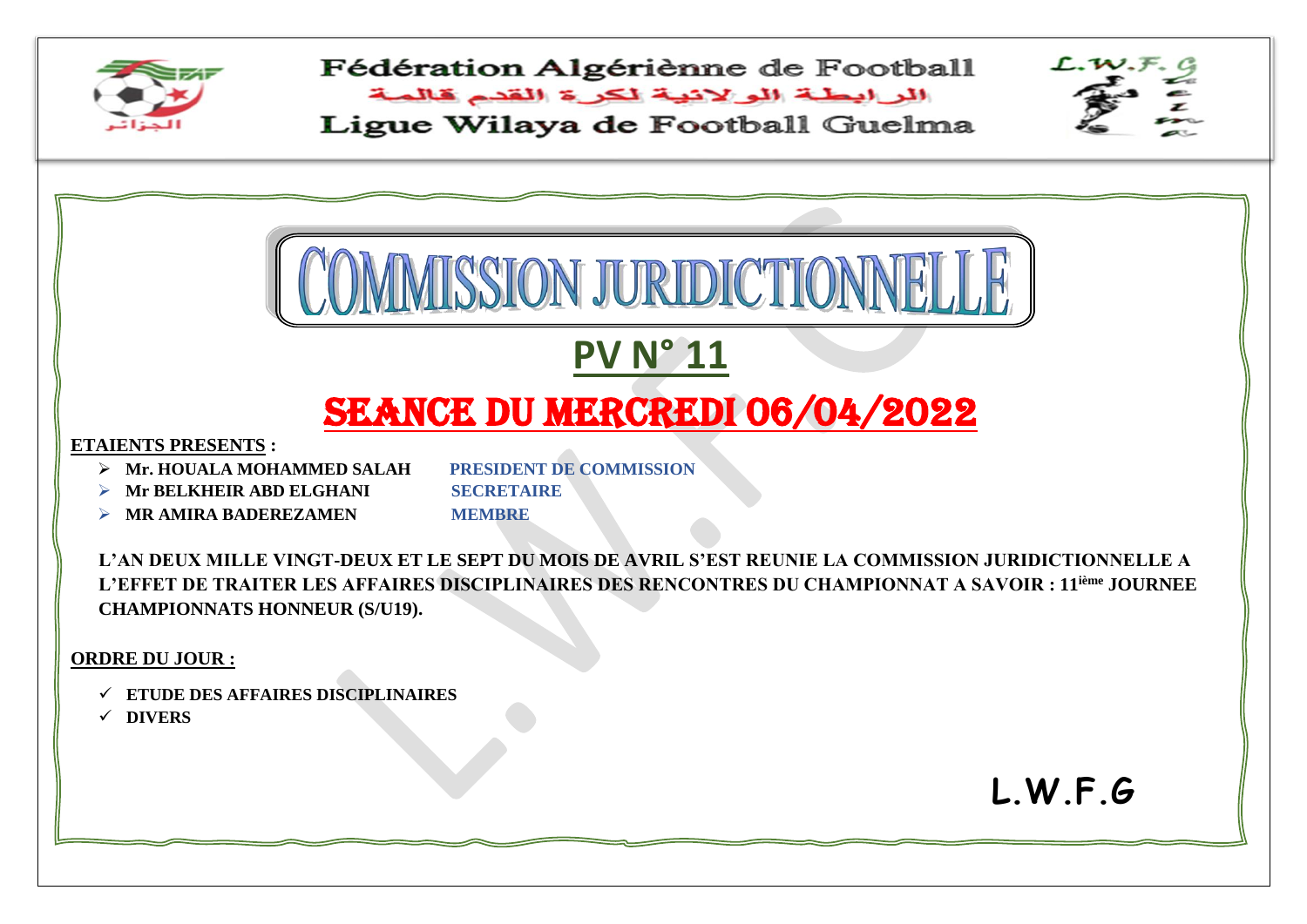



## COMMISSION WILAYA DE DISCIPLINE

|                                                                         |                 |                                                           |                           |                       |                          |                                  |        |            | GUELMA le 07/04/2022 |
|-------------------------------------------------------------------------|-----------------|-----------------------------------------------------------|---------------------------|-----------------------|--------------------------|----------------------------------|--------|------------|----------------------|
|                                                                         |                 | <b>COMMISSION WILAYA DE DISCIPLINE</b>                    |                           |                       |                          |                                  |        |            |                      |
|                                                                         |                 | <b>PV N</b> 11 Séance du 06/04/2022 Saison 2021 / 2022    | <b>Championnat SENIOR</b> |                       |                          |                                  |        |            |                      |
| Affaire N 54<br>Rencontre JAR - WAM (S) Du 05/04/2022 (11 ième journée) |                 |                                                           |                           |                       |                          | <b>Championnat HONNEUR - -</b>   |        |            | P.V N 11             |
| Type                                                                    | Club            | Nom et Prénom                                             | Licence                   | Sanction              | Nombre                   | <b>Motif Sanction</b>            | Amende | Article    | Date Effet           |
| <b>JOUEUR</b>                                                           | <b>JAR</b>      | <b>BELMANI SOUHEIL</b>                                    | 2432010                   | <b>AVERTISSEMENT</b>  | $1-$                     | <b>COMPORTEMENT ANTI SPORTIF</b> |        | <b>100</b> | 07/04/2022           |
| <b>JOUEUR</b>                                                           | <b>WAM</b>      | <b>MESSIKH MOHAMMED ISLAM</b>                             | 2413006                   | <b>AVERTISSEMENT</b>  |                          | <b>COMPORTEMENT ANTI SPORTIF</b> |        | <b>100</b> | 07/04/2022           |
| <b>JOUEUR</b>                                                           | <b>WAM</b>      | <b>HADROUG DJALEL</b>                                     | 2413027                   | <b>AVERTISSEMENT</b>  |                          | <b>COMPORTEMENT ANTI SPORTIF</b> |        | <b>100</b> | 07/04/2022           |
|                                                                         |                 | $JAR = JAIN REGADA$                                       |                           | $WAM = WAIN MAKHLOUF$ |                          |                                  |        |            |                      |
|                                                                         |                 |                                                           |                           |                       |                          |                                  |        |            |                      |
| <b>Affaire N 55</b>                                                     |                 | Rencontre JAR - WAM (U19) Du 05/04/2022 (11 ième journée) |                           |                       |                          | <b>Championnat JEUNES - -</b>    |        |            | P.V N 11             |
| Type                                                                    | Club            | Nom et Prénom                                             | Licence                   | Sanction              | Nombre                   | <b>Motif Sanction</b>            | Amende | Article    | Date Effet           |
| <b>JOUEUR</b>                                                           | <b>JAR</b>      | <b>DILMI MOHAMMED BACHIR</b>                              | 2432114                   | <b>AVERTISSEMENT</b>  | 1                        | <b>COMPORTEMENT ANTI SPORTIF</b> |        | <b>84J</b> | 07/04/2022           |
| <b>JOUEUR</b>                                                           | <b>JAR</b>      | <b>SAIDA AYMENE ABDELLAH</b>                              |                           | 2432108 AVERTISSEMENT |                          | <b>COMPORTEMENT ANTI SPORTIF</b> |        | <b>84J</b> | 07/04/2022           |
| <b>JOUEUR</b>                                                           | <b>WAM</b>      | <b>REDDAD AHMED</b><br><b>ABDELMOUIZ</b>                  |                           | 2413107 AVERTISSEMENT |                          | <b>COMPORTEMENT ANTI SPORTIF</b> |        | <b>84J</b> | 07/04/2022           |
| <b>IQUELID</b>                                                          | <b>TITA NAT</b> | <b>LAID AVOUD</b>                                         |                           | $2412101$ EVBIII CIOM | $1.14 \pm 1.2 \pm 0.000$ | <b>IELL DDITE AT</b>             |        | 02L        | 07/01/2022           |

| Affaire N 55  |      | Rencontre JAR - WAM (U19) Du 05/04/2022 (11 ième journée) |         |                      |               | <b>Championnat JEUNES - -</b>    |        |         | P.V N 11   |  |  |
|---------------|------|-----------------------------------------------------------|---------|----------------------|---------------|----------------------------------|--------|---------|------------|--|--|
| Type          | Club | Nom et Prénom                                             | Licence | <b>Sanction</b>      | <b>Nombre</b> | <b>Motif Sanction</b>            | Amende | Article | Date Effet |  |  |
| <b>JOUEUR</b> | JAR. | <b>DILMI MOHAMMED BACHIR</b>                              | 2432114 | <b>AVERTISSEMENT</b> |               | <b>COMPORTEMENT ANTI SPORTIF</b> |        | 84.1    | 07/04/2022 |  |  |
| <b>JOUEUR</b> | JAR. | <b>SAIDA AYMENE ABDELLAH</b>                              | 2432108 | <b>AVERTISSEMENT</b> |               | <b>COMPORTEMENT ANTI SPORTIF</b> |        | 84.     | 07/04/2022 |  |  |

|               |            | $JAR = JAIN REGADA$                      |         | $WAM = WAIN MAKHLOUF$ |             |                                  |            |            |
|---------------|------------|------------------------------------------|---------|-----------------------|-------------|----------------------------------|------------|------------|
| <b>JOUEUR</b> | <b>WAM</b> | LAIB AYOUB                               | 2413101 | <b>EXPULSION</b>      | Match ferme | <b>JEU BRUTAL</b>                | 93J        | 07/04/2022 |
| <b>JOUEUR</b> | <b>WAM</b> | <b>REDDAD AHMED</b><br><b>ABDELMOUIZ</b> | 2413107 | <b>AVERTISSEMENT</b>  |             | <b>COMPORTEMENT ANTI SPORTIF</b> | <b>84J</b> | 07/04/2022 |

| <b>Affaire N 55</b> |            | Rencontre JAR - WAM (U19) Du 05/04/2022 (11 ième journée) |         |                       |               | <b>Championnat JEUNES - -</b>    |        |            | P.V N 11   |
|---------------------|------------|-----------------------------------------------------------|---------|-----------------------|---------------|----------------------------------|--------|------------|------------|
| Type                | Club       | Nom et Prénom                                             | Licence | Sanction              | Nombre        | <b>Motif Sanction</b>            | Amende | Article    | Date Effet |
| <b>JOUEUR</b>       | <b>JAR</b> | <b>DILMI MOHAMMED BACHIR</b>                              | 2432114 | <b>AVERTISSEMENT</b>  |               | <b>COMPORTEMENT ANTI SPORTIF</b> |        | <b>84J</b> | 07/04/2022 |
| <b>JOUEUR</b>       | <b>JAR</b> | <b>SAIDA AYMENE ABDELLAH</b>                              | 2432108 | <b>AVERTISSEMENT</b>  | $\mathbf{1}$  | <b>COMPORTEMENT ANTI SPORTIF</b> |        | <b>84J</b> | 07/04/2022 |
| <b>JOUEUR</b>       | <b>WAM</b> | <b>REDDAD AHMED</b><br><b>ABDELMOUIZ</b>                  |         | 2413107 AVERTISSEMENT |               | <b>COMPORTEMENT ANTI SPORTIF</b> |        | <b>84J</b> | 07/04/2022 |
| <b>JOUEUR</b>       | <b>WAM</b> | <b>LAIB AYOUB</b>                                         | 2413101 | <b>EXPULSION</b>      | 1 Match ferme | <b>JEU BRUTAL</b>                |        | 93J        | 07/04/2022 |
| Affaire N 56        |            | Rencontre SCB - ABN (U19) Du 05/04/2022 (11 ième journée) |         |                       |               | <b>Championnat JEUNES - -</b>    |        |            | P.V N 11   |
| Type                | Club       | Nom et Prénom                                             | Licence | Sanction              | Nombre        | <b>Motif Sanction</b>            | Amende | Article    |            |
|                     |            |                                                           |         |                       |               |                                  |        |            | Date Effet |
| <b>JOUEUR</b>       | <b>SCB</b> | <b>AZOUZ MOHAMED AMINE</b>                                | 2410217 | <b>AVERTISSEMENT</b>  |               | <b>COMPORTEMENT ANTI SPORTIF</b> |        | <b>84J</b> | 07/04/2022 |
| <b>JOUEUR</b>       | <b>ABN</b> | <b>BRAHMIA HANI ABDALLAH</b>                              | 2402205 | <b>AVERTISSEMENT</b>  |               | <b>COMPORTEMENT ANTI SPORTIF</b> |        | <b>84J</b> | 07/04/2022 |
|                     |            | $SCB = SC BELKHIER$                                       |         | $ABN = AB NECHMAXA$   |               |                                  |        |            |            |